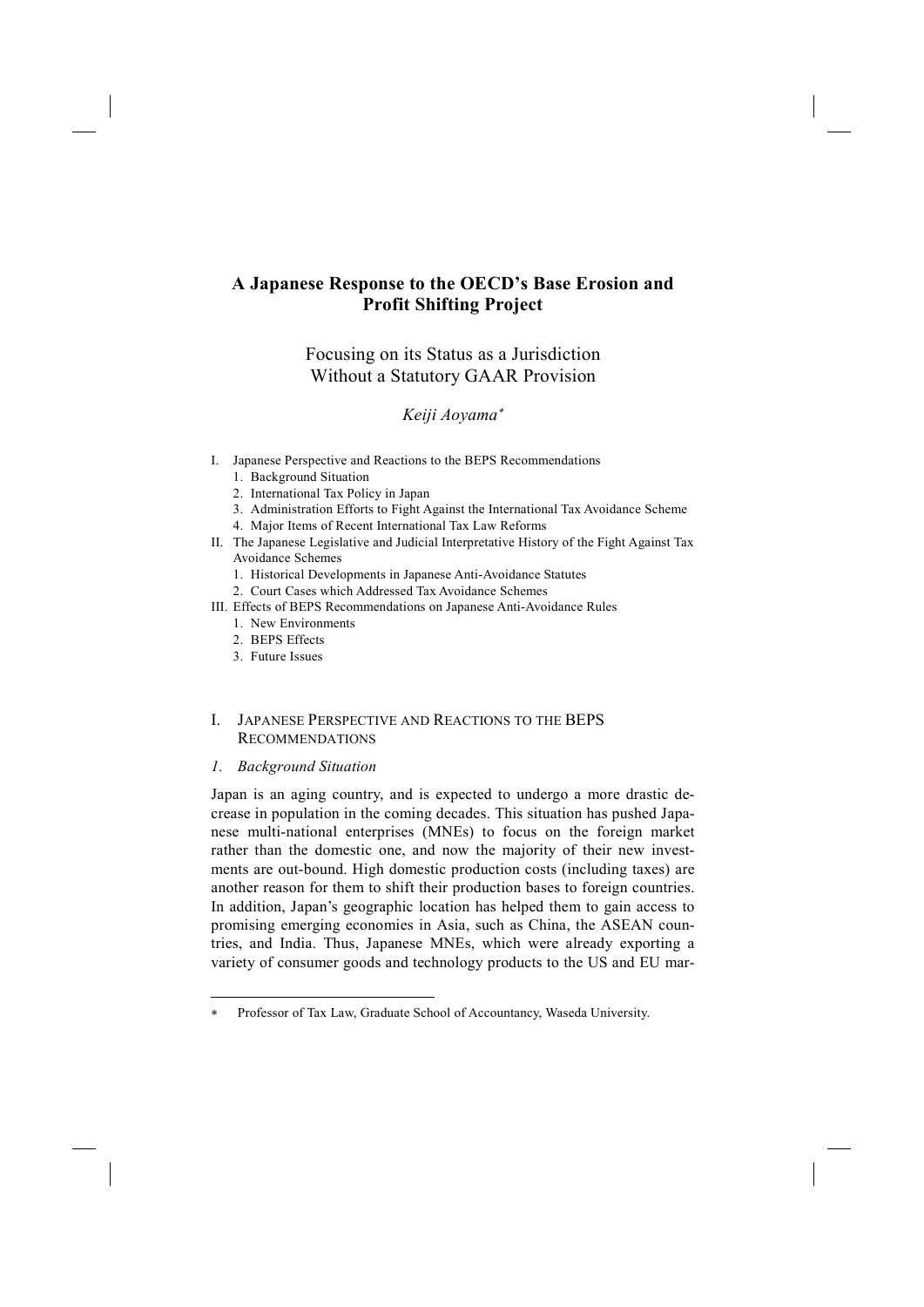kets, have started marketing to foreign clients in Asia. Through those activities, they have expanded their subsidiaries' networks worldwide so that their supply chain could be managed more effectively. Under such circumstances, the volume of foreign direct outbound investment has been more than ten times the inbound volume. At the same time, from foreign investors' perspective, Japan has gradually lost its attractiveness as an economic hub in the region. Many foreign MNEs have shifted their regional centers from Tōkyō to other cities such as Singapore, Hong Kong, and Bangkok, where tax policies are more investor-friendly than in Japan.<sup>1</sup>

### *2. International Tax Policy in Japan*

These situations have forced the government to concentrate its international tax policy on outbound investments. The main objective is to secure double taxation relief for domestic taxpayers and to protect its right to tax the domestic source income generated by foreign investors as well as the world-wide income of resident taxpayers. Thus, in addition to the foreign tax credit system and the exemption of foreign subsidiaries' dividends, Japan has developed a variety of targeted anti-avoidance rules (TAARs)<sup>2</sup> to secure its proper revenue. For example, there has been legislation on transfer pricing, controlled foreign corporations (CFC), and thin capitalization, all of which is in accordance with the OECD standard. This legislation has a long history in protecting the tax base from activities shifting profit outwards as conducted by any business. Furthermore, recently the government has also addressed the effective rate of corporate income tax in order to stop so-called corporate inversion arrangements.3 However, a General Anti-Avoidance Rule (GAAR) has not yet been introduced for domestic and international tax avoidance schemes.

Under these circumstances, the recommendations of the Base Erosion and Profit Shifting (BEPS) project, which are prescribed to stop double non-taxation caused by aggressive tax avoidance schemes, have encouraged the government to go forward with a drastic reform of its international tax policy. In the past three years, many fundamental changes have been intro-

 $\overline{a}$ 

<sup>1</sup> Their corporate tax rates are low, and they usually provide foreign investors with tax holiday-style treatment.

<sup>2</sup> For the purpose of domestic taxation, the majority of the TAARs have been legislated into the income tax, corporate tax and inheritance tax codes, such as realization of income through free transactions between corporations and their employees, limitation of directors' salaries, assumed-gift taxation when a contribution to a nonprofit organization gives any specific benefit to a person related to the donor, etc.

<sup>3</sup> Japan has gradually cut its national corporate income tax rate from 37.5% (1990) to 23.2% (2018).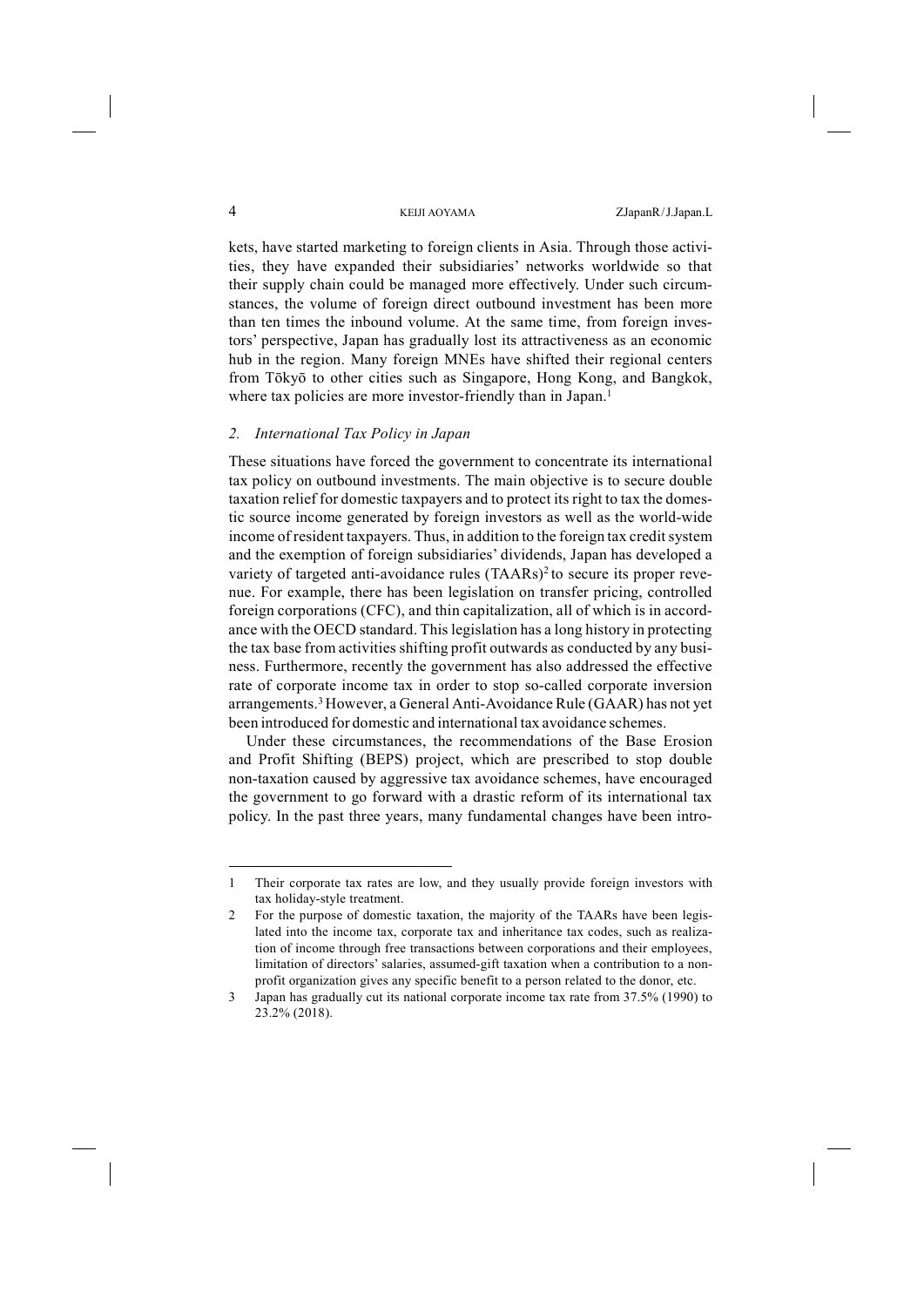-

duced to the ongoing rules, such as rules on transfer pricing, CFC rules, and interest deductibility rules.

One of these measures, the Principal Purpose Test (PPT) included in the MLI, <sup>4</sup> is considered to be a treaty version of a GAAR, and has attracted special attention among academics and practitioners. To supporters of introducing a domestic GAAR statute into tax codes, it looks like a good occasion to test its administrability, <sup>5</sup> while opponents are still skeptical about its administrative effectiveness.<sup>6</sup> These debates will be discussed further in sections II and III.

In the next section, I will briefly present the administration's efforts to battle tax avoidance and then describe the recent main tax law reforms that reflect the BEPS recommendations.

# *3. Administration Efforts to Fight Against the International Tax Avoidance Scheme*

Without a GAAR in tax codes, the National Tax Agency (NTA) has been struggling in its fight against a variety of sophisticated tax avoidance schemes, which circumvent the current international tax rules.<sup>7</sup> Under these circumstances, the NTA has sometimes tried to make assessments by interpreting tax codes in reference to their original objectives or restructuring any legal form of taxpayer transaction in accordance with its economic substance. However, in Japan, it is rare for the legislature's objective to be clearly expressed during Diet debates, so judges sometimes have difficulties in identifying which side is more persuasive in such disputes. Thus, those assessments have frequently faced court decisions which favored taxpayers' arguments that were in line with the statutory interpretation of tax legislation.<sup>8</sup>

<sup>4</sup> This MLI (Multinational Instrument) is officially known as the "Convention to Implement Measures to Prevent BEPS," Ministry of Finance website, Japan

<sup>5</sup> For example, see S. MORINOBU, BEPS and Response to Tax Avoidance – Japan Should Introduce a General Anti-Avoidance Rule (GAAR) –, in: Ministry of Finance (ed.), Financial Review, No. 126 (2016) 5.

<sup>6</sup> It seems that the majority of academics are against the introduction of a GAAR, for example, S. TANIGUCHI, *Sozei kaihi-ron* [The Theory on Tax Avoidance] (Tōkyō 2014).

<sup>7</sup> The Diet usually accepts proposals for new targeted anti-avoidance rules when the Tax Bureau of the Ministry of Finance, a tax policy department in charge of drafting the annual tax law reform, provides enough proof of the necessity of their introduction. But there is usually a substantial time lag, which enables the original scheme-makers or marketers to retrieve large untaxed excess profits.

<sup>8</sup> One good example was the *Takefuji* case, Supreme Court, 18 February 2011, Hanrei Jihō 2111, 3, where the Supreme Court judges approved the taxpayer's argument regarding whether he was a Japanese resident, based upon the interpretation of "residence." The Japanese Civil Code defines it as a center of living, so the decision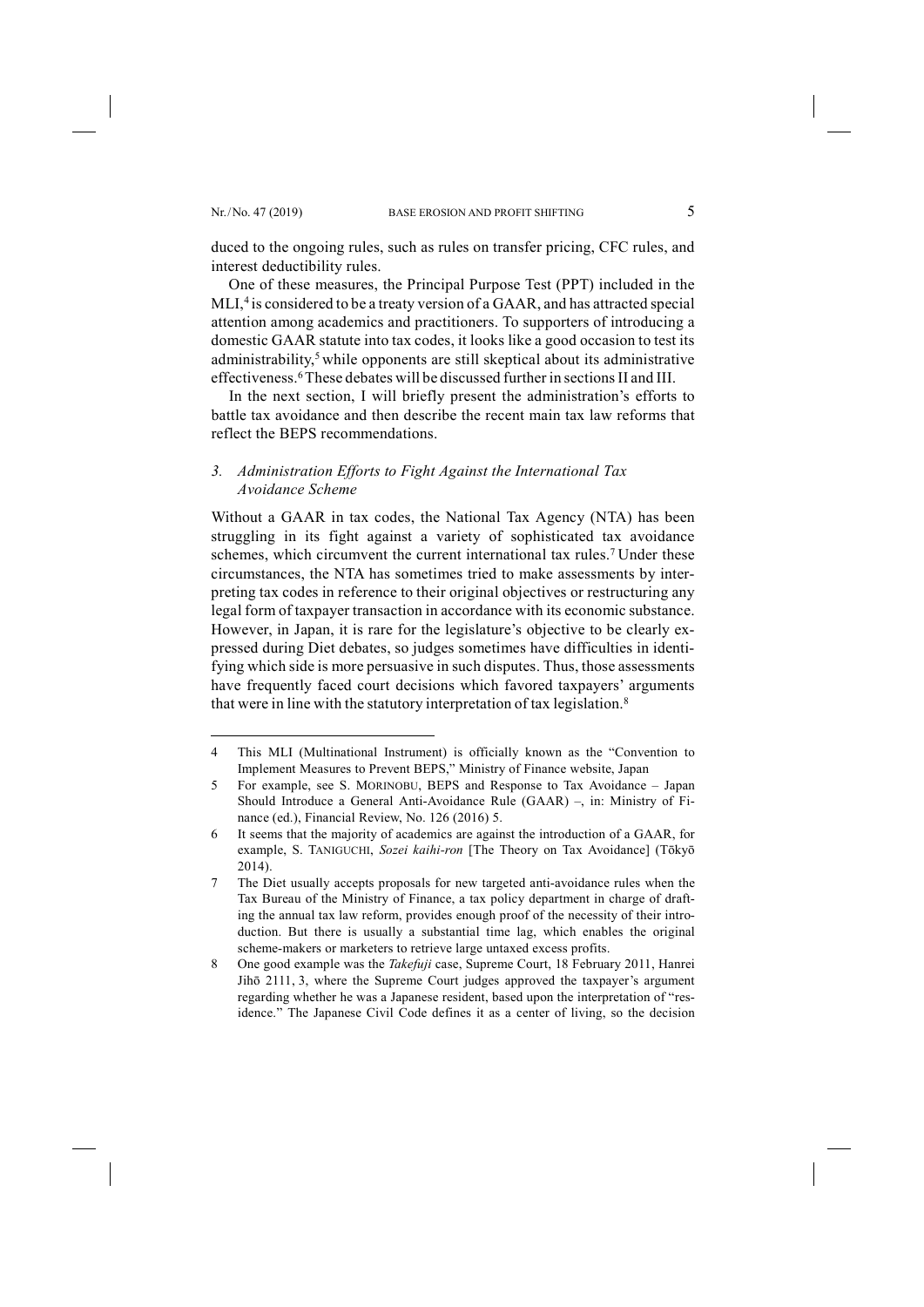However, the NTA has not been simply defensive.<sup>9</sup> It usually has information on what kind of effect the relevant arrangements have on BEPS and on how large the scale of tax loss potentiality is. It has asked the legislature to make more sources of information available. In this decade, some new obligations for disclosure of taxpayer data have been introduced or strengthened.10 Based upon those new data, the NTA drafted and disclosed a "Total Plan for an International Taxation Strategy"11 and has concentrated its professional resources on the fight against international tax avoidance.

## *4. Major Items of Recent International Tax Law Reforms*

Listed below are the major reforms to international tax policy based upon or in reference to the BEPS project. Most of them are expected to address specific and sophisticated tax avoidance schemes, so they are basically categorized as TAARs.

# *a) Limitation of Deductibility on Excessive Interest Payments*

In 2012, Japan introduced a new restriction on the deductibility of excessive net interest payment in addition to the thin capitalization rule.<sup>12</sup> In introducing the system, the Ministry of Finance explained its objectives: "with a view to preventing tax avoidance planned by excessive interest payments, the amount of net interest paid to affiliated persons exceeding 50% of adjusted income is not deducted in the financial year."13 Here Japan was referring to the US anti-earnings-stripping regime, which employed the threshold of 50%. However, this legislation was approved well before the BEPS final report, so in December 2018 the government proposed further reform to comply with the BEPS recommendations.14

said that the transplanted concepts from the Civil Code should be interpreted in just the same manner as the original code, regardless of whether a change of residence is motivated by tax avoidance purposes.

- 9 Popular incidents such as the "Panama Papers" and "Paradise Papers" have pushed them to move forward.
- 10 Disclosure of remittance of money, disclosure of foreign assets, disclosure of balance sheets of rich individual taxpayers, etc. In addition, based upon a Global Forum agreement, automatic exchange of information on bank deposits started in 2018.
- 11 It was announced in 2016 and has been revised repeatedly. It focuses on rich taxpayers' outbound transaction avoidance schemes as well as MNEs' tax planning.
- 12 The thin capitalization rule was introduced in 1992. The two systems work together simultaneously, but only the larger amount calculated can be applied as a limitation measure.
- 13 Ministry of Finance website, *https://www.mof.go.jp/english/tax\_policy/tax\_reform/ index.html.*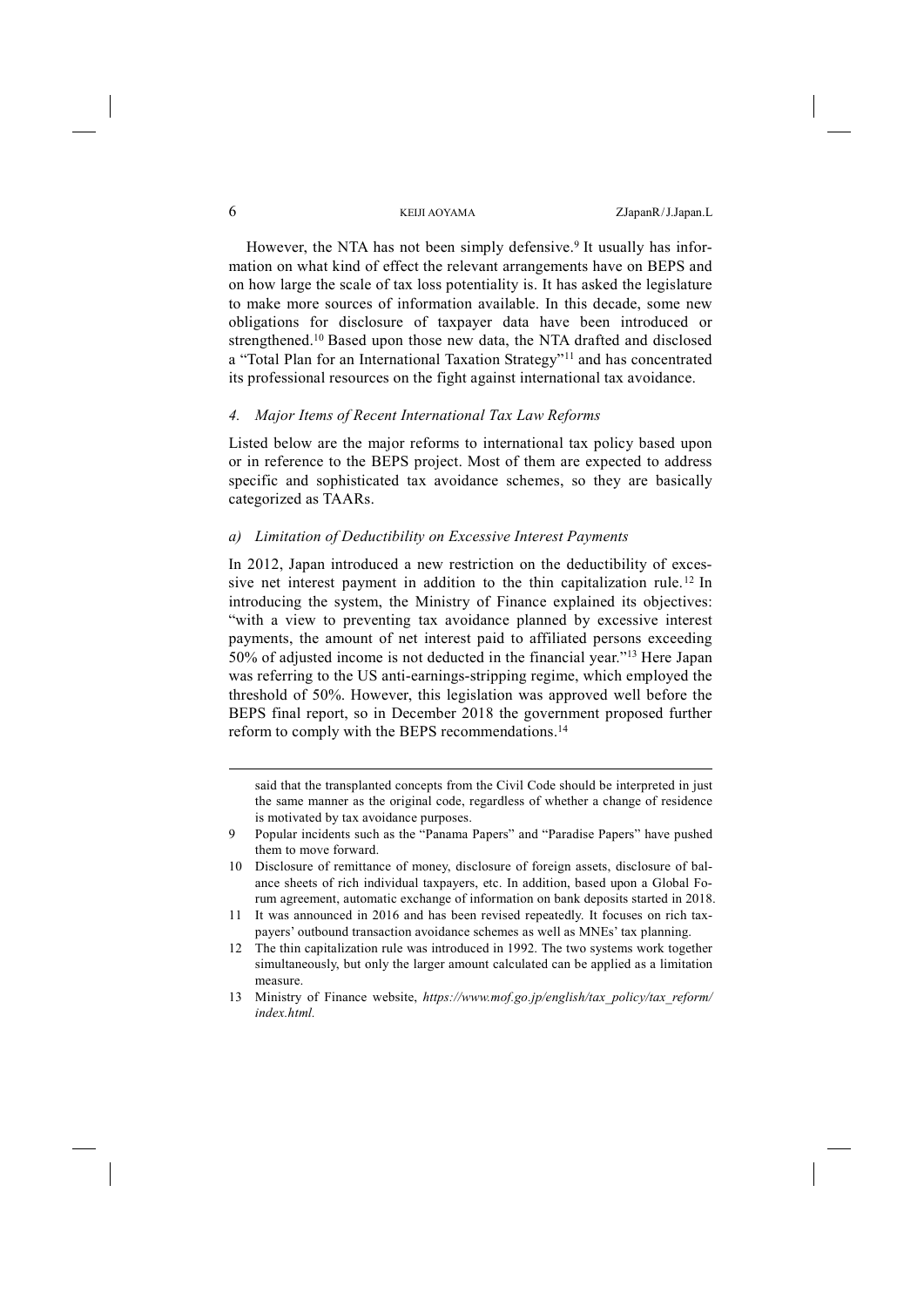### *b) Application of the Attribution Principle to the Income Allocated to PEs*

Japan<sup>14</sup> has had an entire income principle for the allocation of domestic source income to permanent establishments (PEs) in domestic legislation. However, in its treaties, Japan adopted the attribution principle for PEs, so the entire income approach prevailed only between non-treaty jurisdictions. In 2014, Japan changed domestic law towards the attribution principle when the G20/OECD studied some models of how to implement the attribution principle for the global value chain operation. At that moment, commissionaire arrangements were at the center of interest not only for developed countries but also for developing countries. The administration faced some important cases <sup>15</sup> concerning disputes about whether commissionaires or multifunctional warehouses at issue constituted PEs and, if so, how much profit should be attributed to them. The guidance from the BEPS reports offered helpful instruction in interpreting the attribution principle for current business models. Thus, the 2014 reform fully reflected the OECD standard and could welcome the substantial fruits that the BEPS projects added to it. At the same time, since the legislature was concerned about the abuse of that principle in such a manner that taxpayers minimized their tax burden, they added a SAAR (Specific Anti-Avoidance Rule) clause in the statutes.<sup>16</sup>

# *c) Transfer Pricing and CFC Rules*

Domestic TAARs in these categories were also reformed in a coordinated way with the BEPS recommendation.

As for transfer pricing, country-by-country reporting (2016) and valuation of hard-to-value intangibles (2019 proposal) are major reforms, and as for CFC rules, the rules based on an entity approach with the incorporation of an income approach (2017) are a fundamental reform. All of them follow BEPS recommendations, but the compliance burden for businesses has been addressed effectively.

#### *d) Treaty*

-

The biggest event was the conclusion of the Multilateral Instrument on BEPS. Japan welcomes the Principal Purpose Test (PPT) rule as a general

<sup>14</sup> In this proposal, the net interest payment includes third party interest, and adjusted income excludes exempted dividends received, and the threshold is changed from 50% to 20%; all of these changes are in accordance with the BEPS recommendations.

<sup>15</sup> For example, *Adobe* case, Tōkyō High Court, Zeishi 256 (2008) 11061, for allocation of profit to commissionaire arrangements

<sup>16</sup> There were strong arguments against the addition of a SAAR clause; see M. NAKAZATO, *Saikin no kokusai kazei seido no nagare* [Recent Trends in International Taxation Systems], Jurisuto 1468 (2014) 12.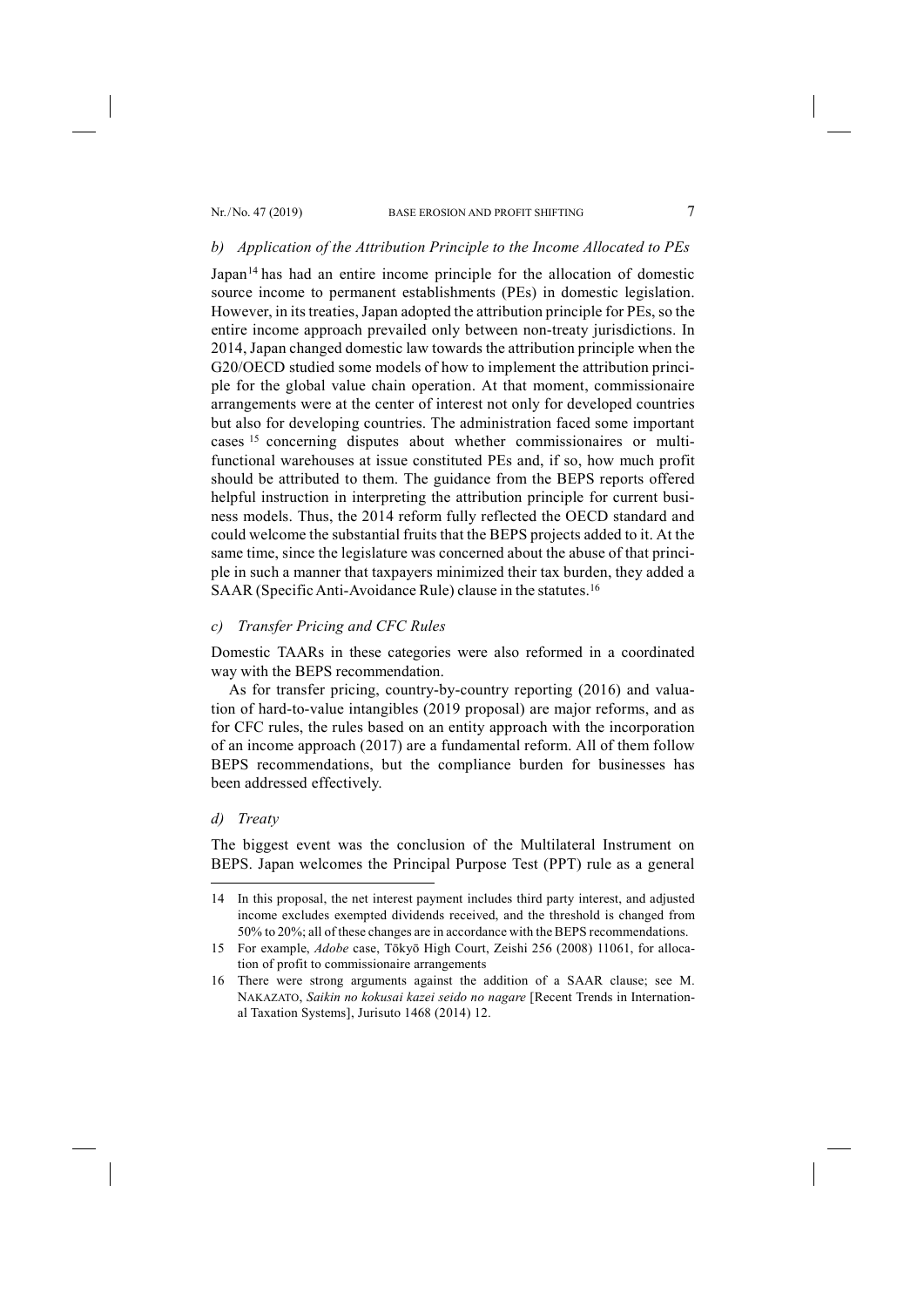anti-treaty-shopping measure. But before the MLI, Japan had already adopted the PPT tests on certain types of income in several bilateral treaties and the general PPT test on all income in other treaties, <sup>17</sup> most of which have been recently reformed.

In short, the PPT has been identified as an exceptional anti-avoidance measure for Japanese jurisprudence, with similar characteristics to a GAAR. So far, there is little experience of its application.

# II. THE JAPANESE LEGISLATIVE AND JUDICIAL INTERPRETATIVE HISTORY OF THE FIGHT AGAINST TAX AVOIDANCE SCHEMES

- *1. Historical Developments in Japanese Anti-Avoidance Statutes*
- *a) SAARs' history in Japan18*

Japan has had a long history of the application of the specific antiavoidance rule (SAAR) <sup>19</sup> focused on family corporations. In 1923, tax codes imported it on behalf of individual income tax, corporate income tax and inheritance tax, on the grounds that taxpayers frequently tried to minimize their tax burden by taking advantage of manipulable transactions with their family corporations. Since more than 95% of corporate taxpayers are still categorized as family corporations in Japan, the NTA was focusing on how to implement that rule when it fought against the profit shifting schemes planned by family corporate owners. Thus, this rule also served as a pilot function for the later domestic legislation of many TAARs.<sup>20</sup>

In 2001 and 2002, Japan introduced taxation rules on corporate reorganization and a consolidated tax filing system. This time, the legislature was careful about possible tax avoidance schemes, which might also be used by big listed corporations. The same SAARs as those used in the family corpora-

<sup>17</sup> Partial application with the UK, France, and Australia, and general application with Germany, Portugal, etc. In the early 2000s, Japan started to include Limitation on Benefit (LOB) clauses for treaty shopping, but with European partners, PPT rather than LOB prevailed.

<sup>18</sup> For the outlook for Japanese anti-avoidance rules, see T. OKAMURA, The Japanese Tax System: Due Process and the Taxpayer, International Tax and Business Law 1993, 134.

<sup>19</sup> In this article, an anti-avoidance rule that denies or restructures any transaction of taxpayers under specific circumstances if it constitutes improper tax avoidance is referred to as a SAAR.

<sup>20</sup> When a certain type of tax-avoidance case, in which the family corporation rule is successfully applied, has accumulated in the administration, the legislature is willing to accept a proposal for a new TAAR which establishes targeted taxing conditions for it.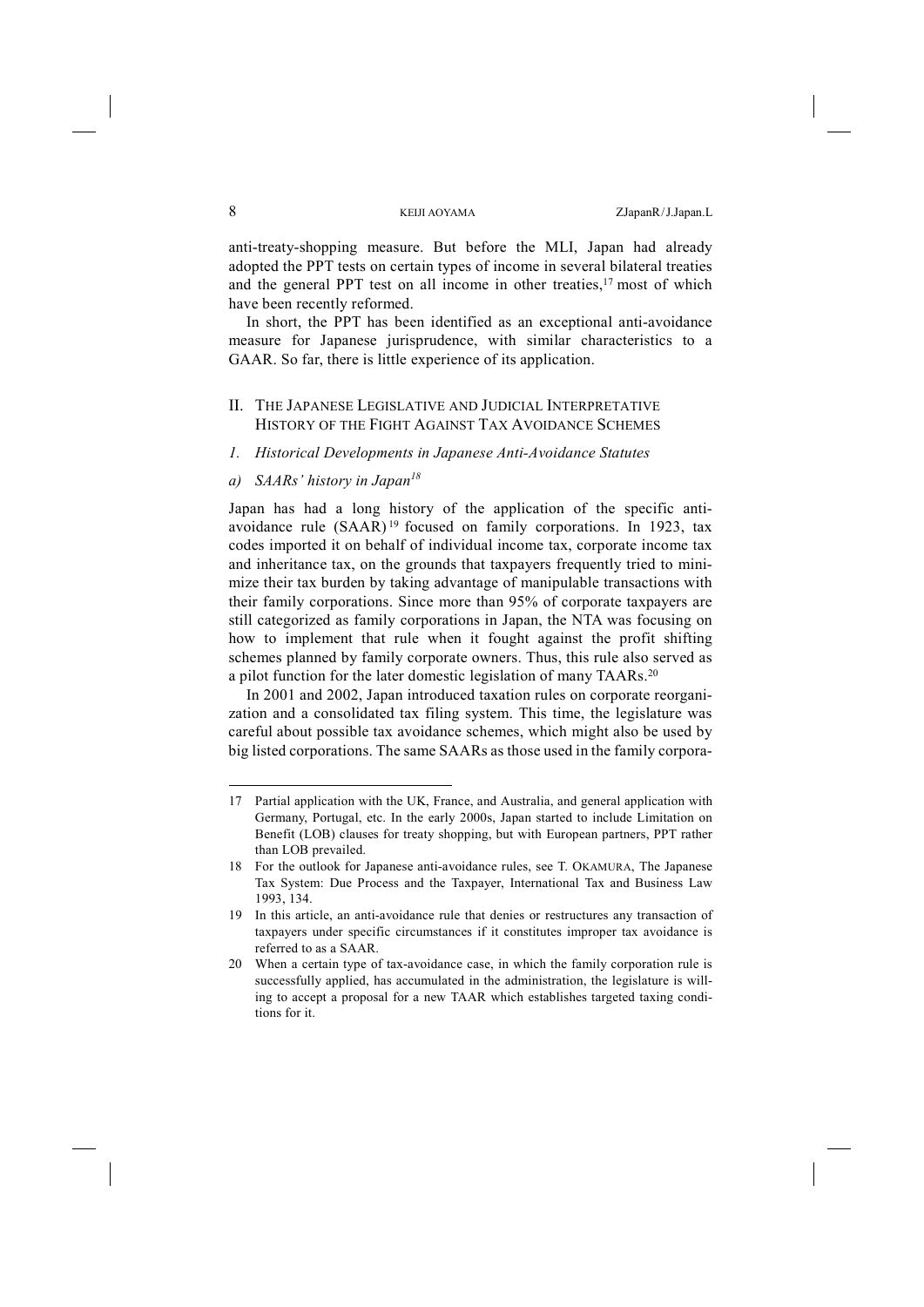-

tion rule were incorporated into corporate income tax law to address abusive tax planning on restructuring and consolidated filing, followed by the aforementioned rule on the attribution of profit to the permanent establishment. Thus, currently we have four SAARs in total, but still do not have a GAAR.

### *b) Government proposal of GAAR in 1962*

The government missed one chance to introduce a GAAR in 1962. This story was one of the most memorable events in the history of Japanese tax legislation.21 When the government proposed the introduction of the General Law of National Taxes,  $22$  the Tax Commission which is a policy advisory council to the Prime Minister, advised him to include a GAAR<sup>23</sup> in its statutes. By the time the issue was about to be brought to the Diet the opponents had gained wide public support. At that moment, the NTA's active field examinations and tax assessments thereby caused many disputes, mainly concerning whether these actions were within the boundaries of legitimate discretion in accordance with tax codes. On some occasions, the administration stuck to economic substance rather than legal form in order to maintain equity between taxpayers; however, the public was skeptical about the legitimacy of such assessments. Predictability, or legal certainty, should be assured by the concrete description of taxable conditions in the statute, and it was considered to be an essential requirement of Article 84 of the Japanese Constitution, which declares statute-based taxation.24 In the end, the government gave up on including the GAAR in that new law. The main reason for the GAAR's unpopularity at that moment was that people did not welcome the discretionary powers which the GAAR might have provided for tax authorities.25 Most academics also supported clear and ex ante rules for any anti-avoidance statute.

<sup>21</sup> T. HONJO, Trends in Tax Avoidance Provisions and Doctrines in Japan, Bulletin for International Taxation 61.9 (2007) 432.

<sup>22</sup> It deals with common measures that are applied to all national taxes.

<sup>23</sup> The proposed GAAR was a general anti-avoidance provision based on economic substance.

<sup>24</sup> It says that no new taxes shall be imposed and no existing ones modified except by law or under such conditions as law may prescribe.

<sup>25</sup> In the 1960s and 1970s, tax administrations sometimes faced resistance, especially from small and medium-sized taxpayers, when tax examiners executed field audits and delivered presumptive taxation assessments. The condition for making use of this authority is that when examiners request the taxpayer to provide records, books, and copies thereof, the taxpayer does not provide the relevant materials in a timely fashion. But there have been cases in which taxpayers' compliance level was so behind "substantial materials" or "in a timely fashion" that they could not rebut such assessments effectively.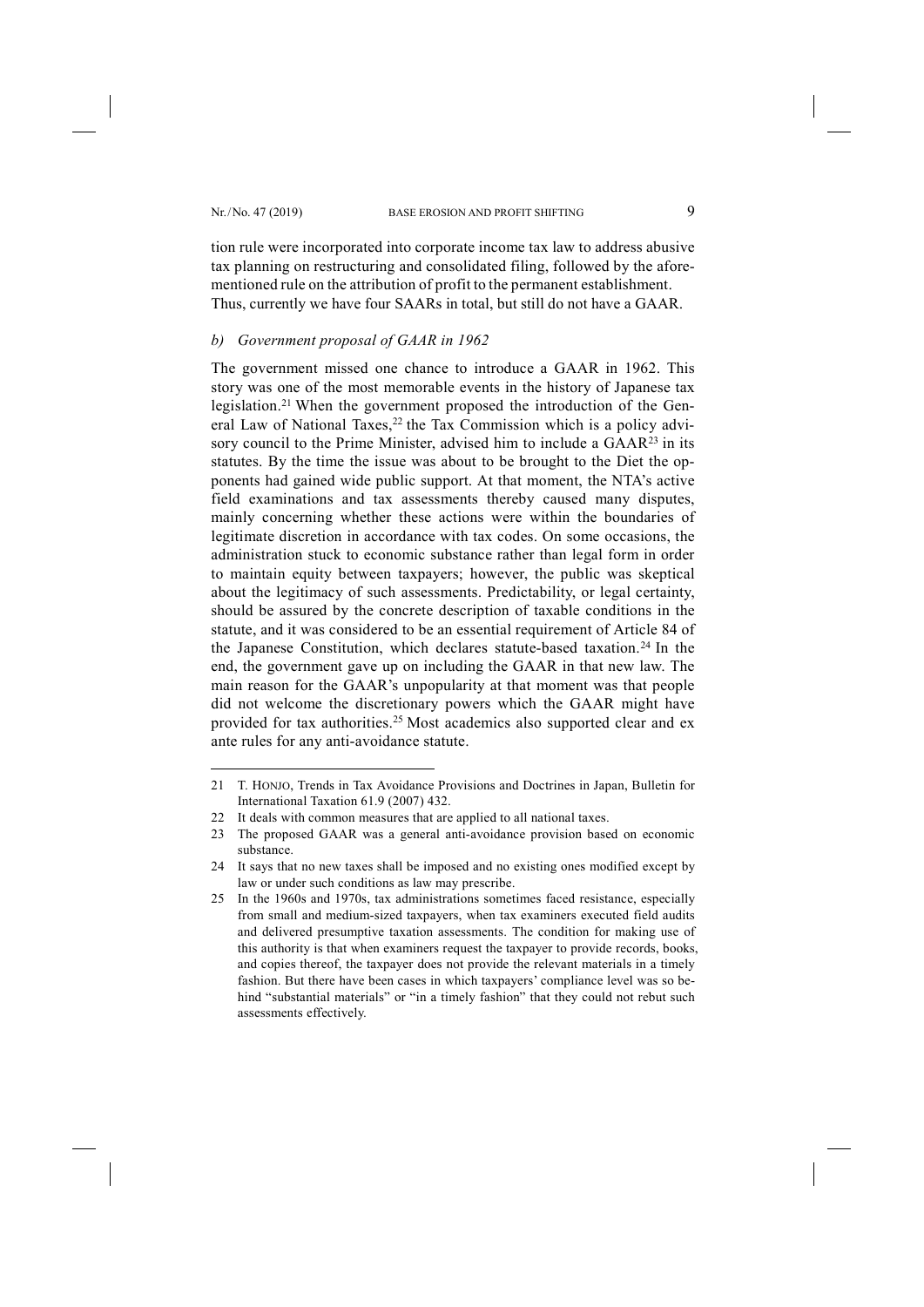### *c) Incremental reforms of anti-avoidance legislation*

After this incident, Japan welcomed decades of dramatic economic growth, during which its tax policy powerfully supported business activities, both on domestic and international markets. For the international arena, providing some special reserves on foreign investment or alternatively a flexible foreign tax credit system altogether stimulated active investment abroad. However, when it faced a stabilized growth period from the mid-1970s onward, the government also started to focus on the tax loss that might be generated by new sophisticated tax planning. During this period, which lasted through the rest of the  $20<sup>th</sup>$  century, there were many important tax law reforms within the TAAR category, such as the introduction of CFC (1977), transfer pricing (1986), and present value appreciation rules on derivative transactions (2000).

In addition, in the  $21<sup>st</sup>$  century, Japanese corporate tax law introduced a business restructuring regime (2001) and a consolidated tax filing system (2002) each with a SAAR provision, and thus the two-tier anti-tax avoidance regime (TAAR+SAAR) has been developed so widely that it has provided a kind of stability in implementing modern tax compliance from both authorities' and taxpayers' perspectives.26 However, at the same time, many countries have accepted GAARs as effective measures to stop tax avoidance.

It was against such a background that we experienced the global financial crisis in 2008, and then the BEPS project started in 2012.

In my view, it can be reasonably concluded that Japanese anti-avoidance legislation, which is equipped with a rich network of SAARs and TAARs, has so far worked effectively. But in the modern economy, its ex post functions will face bigger challenges in the future. I will go into this discussion in Part III, but, before those analyses I want to present the judicial interpretation of statutes in some popular tax avoidance cases.

# *2. Court Cases which Addressed Tax Avoidance Schemes*

#### *a) General observations*

-

Anti-tax avoidance legislation has been reformed incrementally in order to be adapted for newly developed schemes of modern businesses. But if we check court cases carefully, we find that when undecided issues have been brought to court, judges have sometimes tried to interpret the current tax codes at issue in accordance with their objectives or purposes and sometimes allowed the same

<sup>26</sup> Before and just after the start of the BEPS project, many in Japan publically considered BEPS to be a special project for a battle against aggressive foreign taxsaving companies that took advantage of insufficient domestic rules and treaties, which was not the case with Japanese business.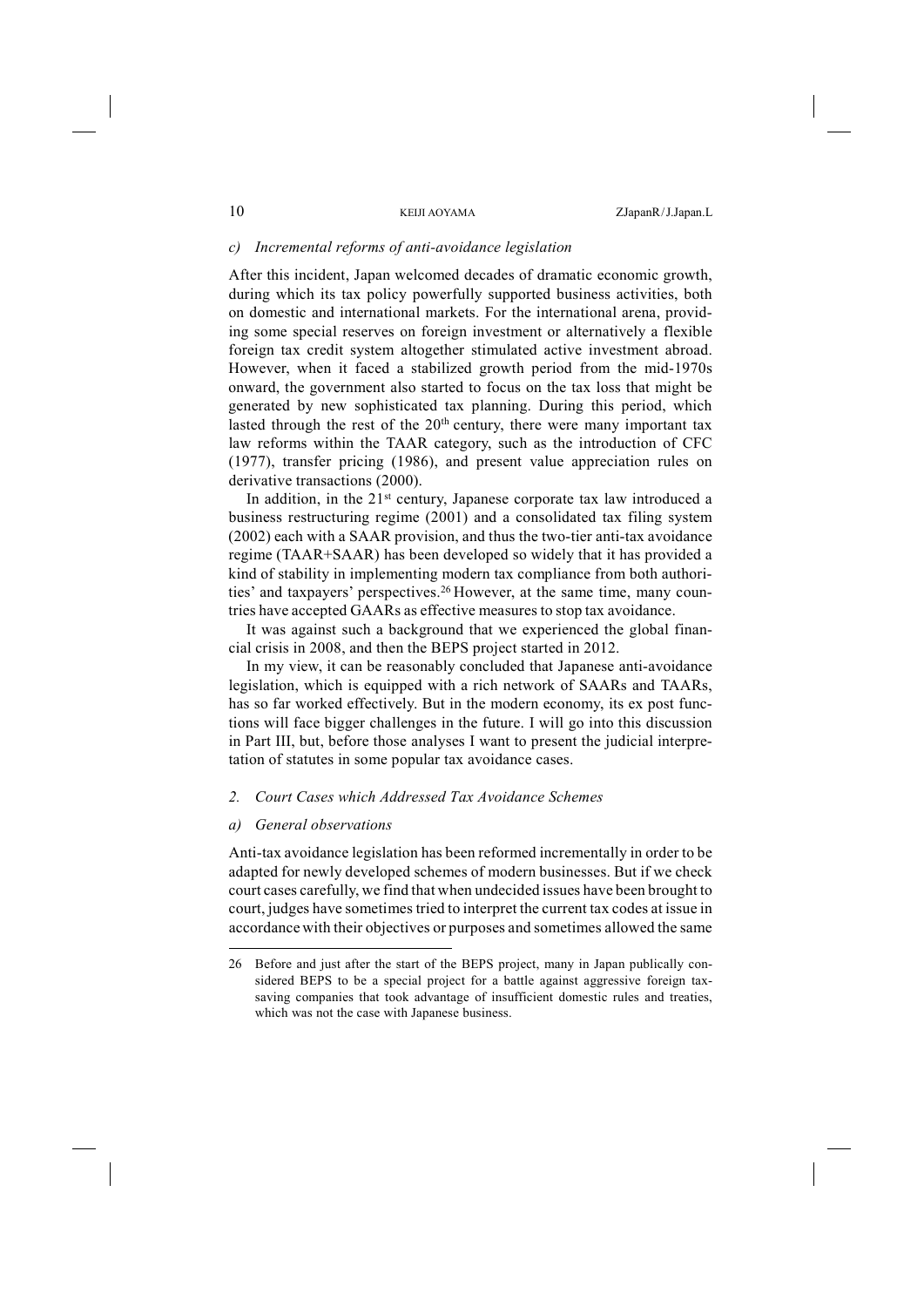outcome as if a GAAR were applied. This has actually deviated from the aforementioned popular "strict and literal interpretation approach." Thus, we should analyze some famous court cases and identify whether there is any judicial doctrine in them. I would like to pick up three cases for discussion.

# *b) Input tax credit case27*

A carpenter received an examiner's field audit to check the availability of input tax credits for value-added tax (VAT). The Consumption Tax  $Act^{28}$ , which regulates VAT in Japan, requires the taxpayer to produce his accounting records on input taxable transactions in order to get such credits.29 He failed to produce them to the examiner at that moment, which triggered the tax assessment to deny the availability of tax credit. At the last stage of the dispute at court, he finally produced the necessary reports; however, the Supreme Court judges decided against him, because they considered that even though the taxpayer had fulfilled the statutory threshold for input credit by keeping account books and their receipts, those documents should have been prepared in a manner that would have enabled him to produce those materials to tax examiners on a timely basis. According to this decision, the "keeping documents" requirement was interpreted in a narrow way that required taxpayers' preparation and timely disclosure to examiners, based upon the interpretation of objectives of such statutes.30 Thus, the taxpayer's disclosure in a later stage of dispute does not constitute the qualified disclosure that Article 30 of the Consumption Tax Law requests from taxpayers. I think the tax statute needs a clearer delineation of procedures on this matter, especially when the VAT rate is expected to rise in late 2019. In any event, this first case represents one example of judicial interpretation dealing with the problem of non-compliant taxpayers, where judges focused on the legislature's objectives regarding the statute rather than its strict and literal interpretation.

*c) Foreign tax credit case31* 

A Singapore branch office of a Japanese commercial bank entered into socalled back-to-back loan arrangements with two foreign investment institutions located in the Cook Islands (one of them was to raise and receive the funds from investors, the other was to manage the fund, and both of them were subsidiaries of a New Zealand corporation). Both investment corpora-

<sup>27</sup> Supreme Court, 16 December 2004, Minshū 58, 2458.

<sup>28</sup> *Shōhi-zei-hō,* Law No. 108/1988.

<sup>29</sup> We call thissystem the "accounting method" rather than "invoice method" in the EU.

<sup>30</sup> See the case comment by N. IWASHINA, Jurisuto, Special Issue 228 (2016) 174.

<sup>31</sup> Supreme Court, 19 December 2005, Minshū 59, 2964.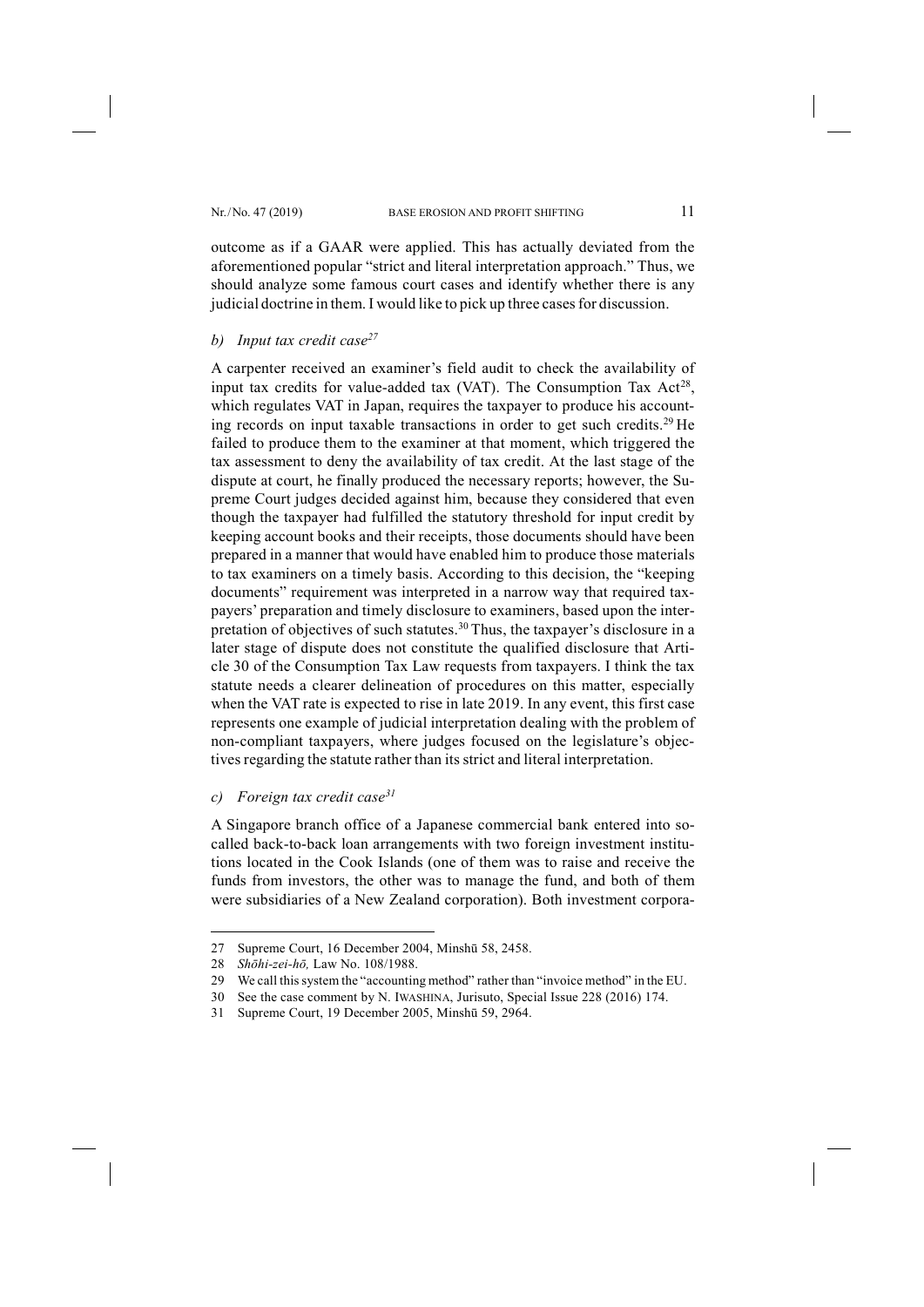tions wanted to minimize the Cook Islands' burden of withholding tax on their revenue.32 The Japanese bank was at that moment in an excess limitation position for foreign tax credit purposes. Thus, it considered the unused part of tax credit allowance could be effectively used for such intermediary financial services. Namely, the bank (the cash lender) received interest from the management company after the Cook Islands authorities collected the withholding tax (15%), while it paid interest on the bank account to the other fund company, which deposited cash to the bank. Fortunately, because Singapore's tax system is territorial, there was no withholding tax on the outbound interest payment. As is common in the banking business, the spread of the two interest rates was positive, but the cash flow for that bank during the transaction was negative (loss-making) because of the withheld tax on received interest. However, when the bank used the accumulated foreign tax credit limitation, the final cash flow would be positive. The bank applied the foreign tax credit in this case and wanted to draw back cash from the treasury, and the NTA denied this application.

The Supreme Court held that the taxpayer had abused the foreign tax credit system in a way that completely went against the original purpose of the statute. It clarified that the purpose of the statute was to prevent international double taxation on the same income which is earned by taxpayers themselves, and to maintain neutrality between domestic and international investment by businesses. Then it concluded that the taxpayer's arrangements at issue were economically equivalent to the deal that gives tax benefits to foreign investors (genuine beneficiaries of relevant income) at the cost of Japanese taxpayers' overall contribution.

According to the widely accepted commentary on this decision, the judges delivered a narrow interpretation based upon reference to the purpose of the system rather than statutory interpretation. Professor Kaneko commented that the foreign tax credit system is a special favor for international traders in calculating tax burdens from a specific tax policy perspective, so in interpreting those statutes that reduce tax liability, lawyers should apply a narrow interpretation with reference to its objective.<sup>33</sup> This second case is also an interesting judicial approach to countering tax avoidance.

<sup>32</sup> The originator corporation located in New Zealand set up operating subsidiaries in the Cook Islands because of the no corporate tax status guaranteed by the local authorities. One corporation collected money from investors, and the other invested it in Eurobonds. The only concern from this operation was that if the return on investment was transferred to the other corporation, it must owe the 15% withholding tax levied by the local authority.

<sup>33</sup> H. KANEKO, *Sozei-hō* [Tax Law] (22nd ed., Tōkyō 2017) 131. He explains that this form of interpretation followed the US court decision in *Gregory v. Helvering* (the business purpose doctrine).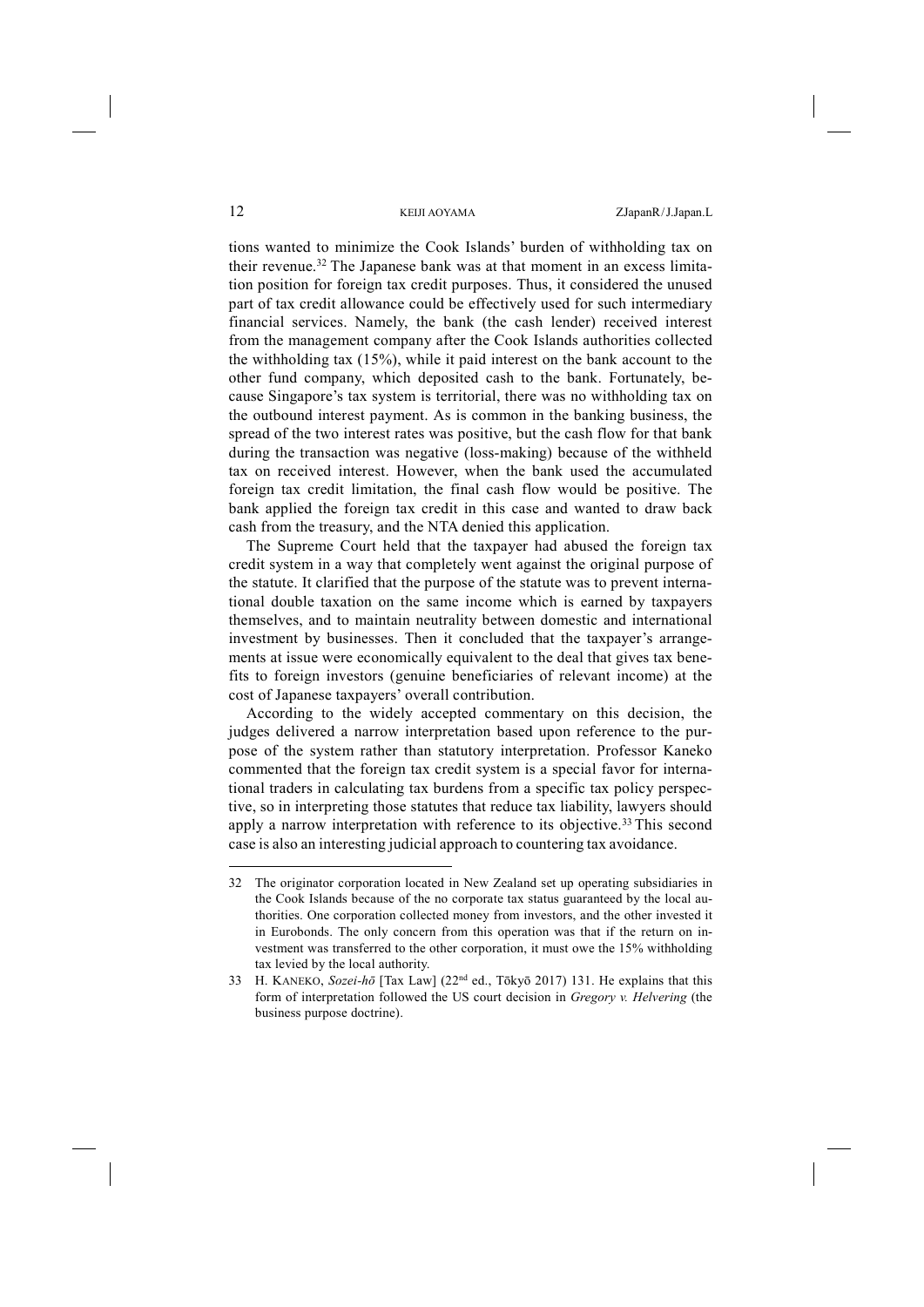Most academics seems to support this decision, but there are still some questions about how to identify the intent of the legislature and about the range of application of this principle (abuse of law) in the future.<sup>34</sup> The Supreme Court did not disclose any substantial information which proved the original objectives of such statutes, perhaps because it was judged to be selfevident. However, as pointed out earlier, the objectives of specific tax statutes are usually difficult to identify by reference to the legislative documents. So I do not think that the Court will apply this abuse of law doctrine in order to interpret a wide range of statutes, even if they are categorized as rules that lower the tax burden for specific taxpayers or specific transactions.

# *d) Business restructuring case35*

This case concerns the conditions for a tax-free acquisition and merger planned between two information technology giants. Both companies wanted to streamline their business, and they agreed to formulate a jointventure-style operation. An acquired company, X, had a huge net operating loss, and if there were no counter profit in the future, it would lose big tax benefits thereof because of the statute of limitations. Under these circumstances, X divided its business in half and set up a subsidiary, X1, for joint venture purposes. An acquiring company, Y, bought all shares of X1 from X, and then merged X1. The first transaction, which reformed X1 as a 100% subsidiary of Y, produced substantial capital gains for X, which were used to offset a part of X's net operating loss, and Y treated the second transaction as a qualified merger on the grounds that the two companies were now in a 100% parent-subsidiary relationship and fulfilled all required legal conditions for a qualified restructuring.

Japanese corporate tax law allows tax-free mergers (no capital gains taxation on entities and their shareholders, carryover of the net operating loss to the merging company) if the merger is realized between parent and subsidiary companies under certain conditions. To be qualified, the new business should be substantially identical to the old business by reference to certain factors, or any board member of either one of the companies should take a high-ranking seat on the merging company's board. In this case, the latter issue was disputed. Before this merger, Y's CEO was appointed a vice chairman of X1 based upon the agreement; thus, Y insisted that it was a qualified merger with the effect of carrying over the net operating loss to Y.<sup>36</sup> The NTA invoked the SAAR and denied Y's claim.

<sup>34</sup> See the case comment by T. OKAMURA, Jurisuto, Special Issue 228 (2016) 38.

<sup>35</sup> Supreme Court, 28 February 2016, Minshū 70, 470.

<sup>36</sup> Y's request on its tax return was (1) no capital gains taxation on this merger for Y or any involved taxpayers, (2) carryover of X1's unused net operating loss to Y.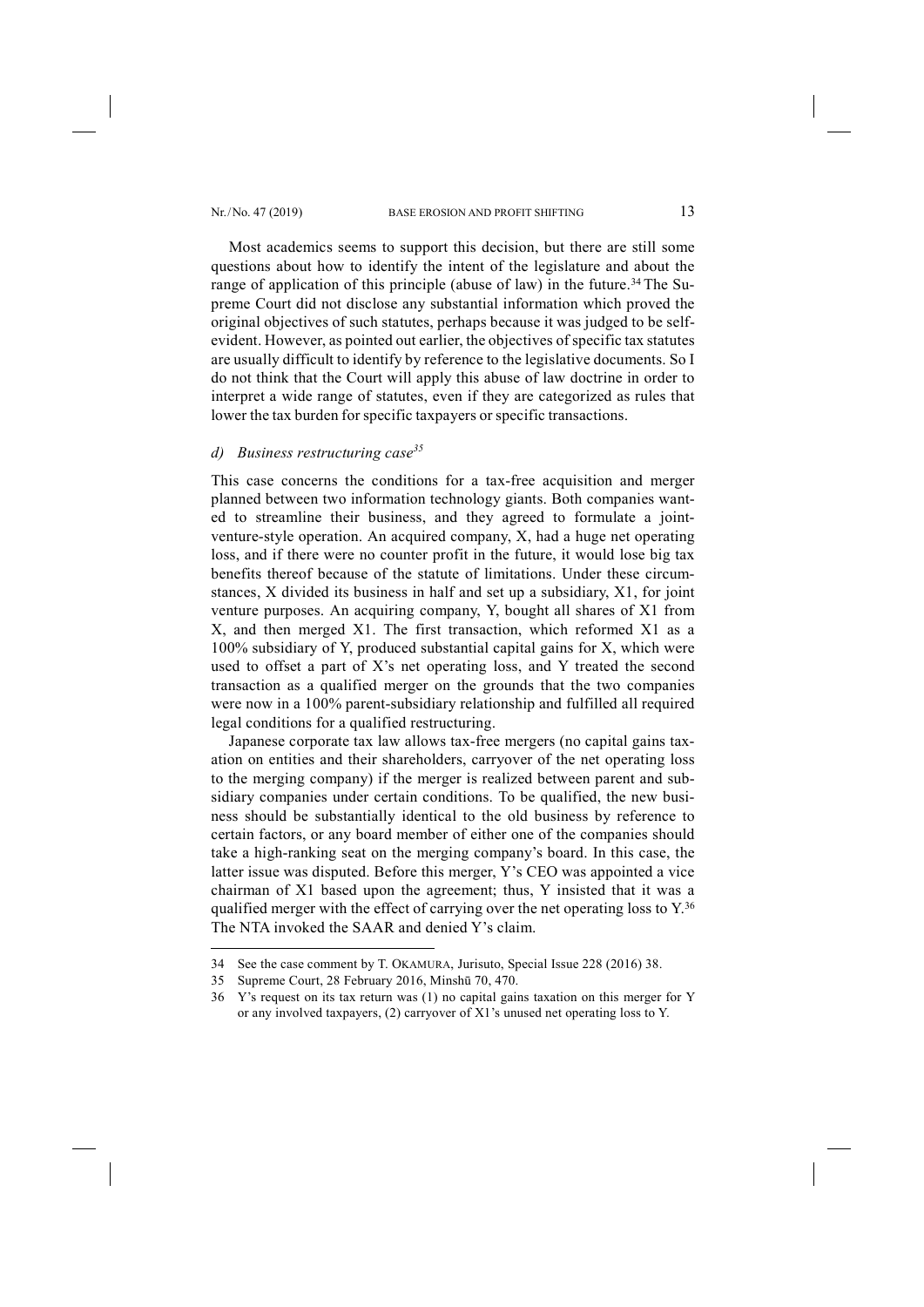The Supreme Court decision pointed out that the SAAR clause in the statutes of corporate restructuring is designed to prevent taxpayers from improperly reducing their tax burden by the application of the statutes, and "improperly reduce" meanstaxpayers' abusive application of the statutes, which seem to literally allow exemptions or deferral privileges, etc. In judging whether or not it is abusive, both objective and subjective tests should be undertaken. The former test is to examine whether the taxpayers' options of restructuring are abnormal, and whether they are form over substance. The latter test examines whether or not there is a reasonable business purpose.

In this case, the judges considered the CEO's short (three months) period of appointment as a vice-chairman of the acquired X1 and his almost entire lack of contribution to its management, etc. to be proof of abuse. They did not constitute normal conduct or conduct for business purposes, and Y did not prove the continuity of its old business.

This third case was an example of judicial interpretation of a newly introduced SAAR. In this case, the judges focused on the principle that even if taxpayers fulfil objective requirements written down in the specific statutes, each SAAR still could be invoked against any abusive activities.

### *e) Interim summary*

There could be disagreement about these interpretations. Academics who stick to the rule-of-law principle might insist that if there is an exemption clause within the statutes, then taxpayers who follow these objective instructions should be protected from further intervention by the SAAR. However, the NTA has not taken that position and the courts have supported administrations. It is understood that SAARs are a sort of backstop for any type of avoidance. As pointed out earlier, Japan has accumulated a number of cases in which judges interpreted the SAARs' requirements for family corporations. Given that every SAAR has a similar formulation of its requirement, such as "if the taxpayers' option causes an improper reduction of the tax burden," judges have appeared to take common views of their interpretation. The core principle has been that (1) any SAAR can be invoked, regardless of whether the other objective conditions for a specific exemption are fulfilled, and, (2) to reach a conclusion, two tests should be done: an objective test of whether the transactions at issue are abnormal, and a subjective test of whether there is economic reasonableness for the taxpayer's choice. In addition, we found that judges are not necessarily reluctant to employ purposive interpretation to some cases.

Those findings showed us that in the absence of a GAAR, judicial interpretation has made up for Japanese anti-avoidance legislation to some extent, but there is still a substantial loophole open for sophisticated schemes.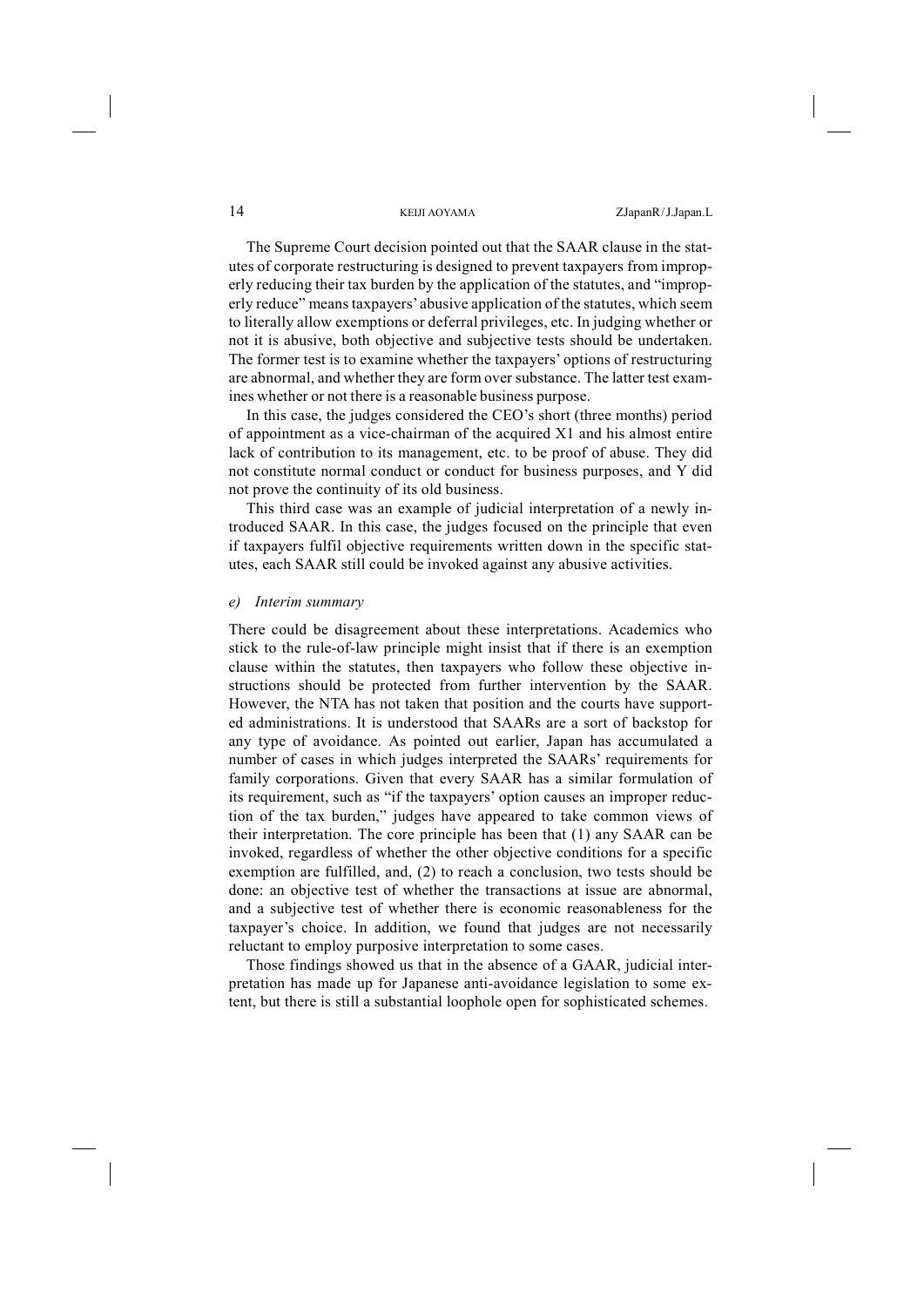# III. EFFECTS OF BEPS RECOMMENDATIONS ON JAPANESE ANTI-AVOIDANCE RULES

#### *1. New Environments*

Japanese government statistics<sup>37</sup>currently reveal some important indications that MNEs might have tried to expand their international investment through conduit entities located in tax-favorable jurisdictions. For example, for stocks, Singapore, Hong Kong and the Cayman Islands are listed in higher positions as direct investment destinations than Germany. As for destinations of portfolio investment from Japan, the Cayman Islands, the Netherlands and Luxembourg are listed among the top 10, as is the US. It is easily assumed that those jurisdictions might have been performing a conduit function for international investment, since the size of each jurisdiction's GDP is not sufficient to support the domestic use of those funds. If so, the facts indicate there is an increasing BEPS risk to Japan.

If that is the case, Japan has to strengthen its international tax regime further by adhering to the BEPS proposals as soon as possible.

# *2. BEPS Effects*

The legislature has been well aware of such situations and, as explained earlier, tax reform in every recent year has included several TAAR-style international anti-avoidance regimes in accordance with the BEPS recommendations. The addition to the domestic PE rules (2018) clearly addressed the risk of BEPS. If taxpayers intentionally divide one contract into two with a principal purpose of circumventing the PE qualification for building sites, then the terms of the two contracts should be put together. Although it is applied to specific transactions and a PPT clause constitutes a part of the conditions (thus categorized as a TAAR), the involvement of the PPT can be evaluated as one step forward towards a GAAR.

## *3. Future Issues*

 $\overline{a}$ 

As of 1 January 2019, the PPT in the MLI has come into effect for some Japanese treaties. I think we will face two challenges during its early implementation stage.

Firstly, taxpayers will require intensive practical guidance on PPT with the NTA, because real cases include both business purpose and tax motives, which surely puts taxpayers in unstable positions. Thus, the guidance should

<sup>37</sup> MINISTRY OF ECONOMY, TRADE AND INDUSTRY, White Paper on International Trade 2018 (Tōkyō 2018).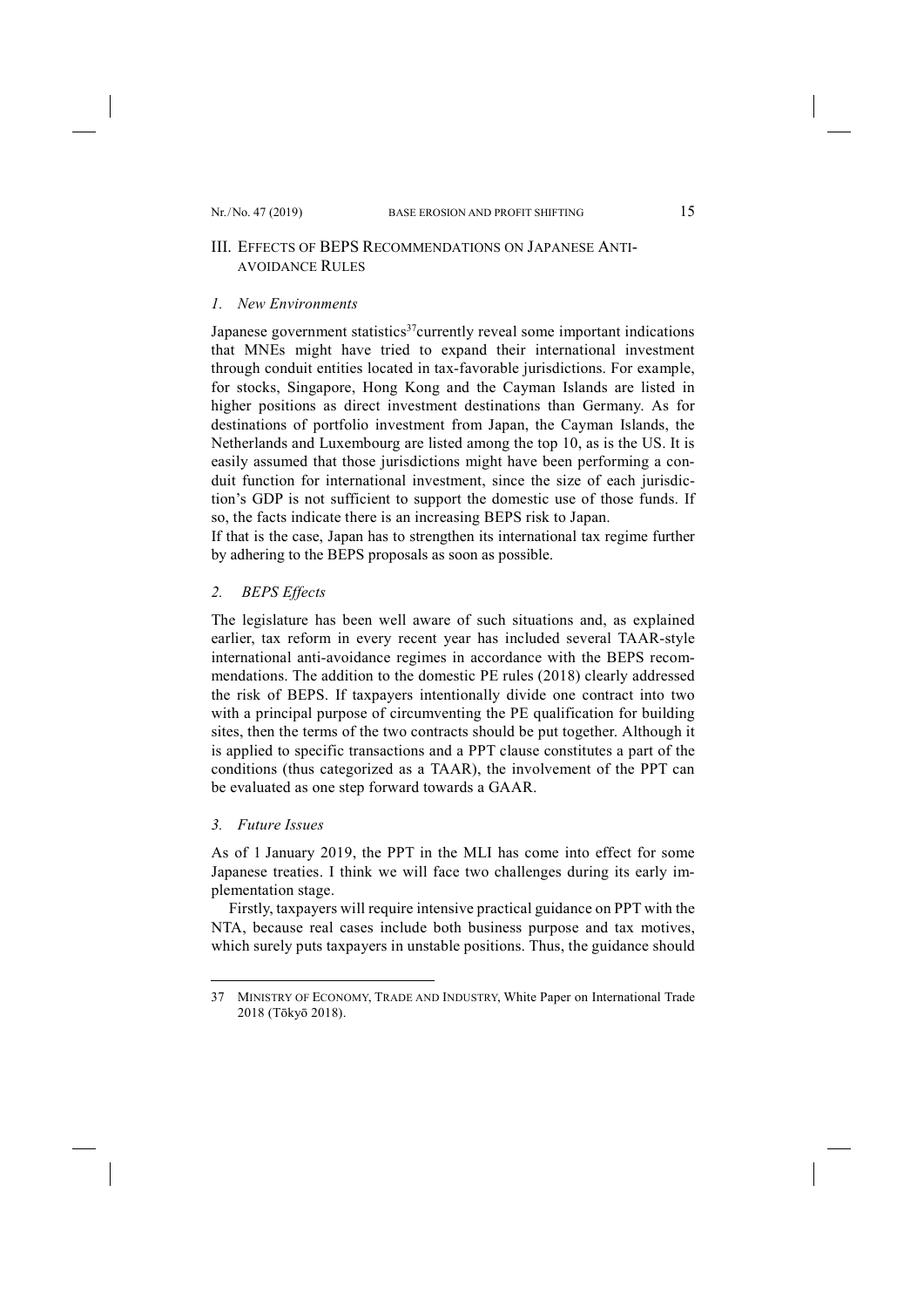include helpful examples of exempted situations and of the reasonableness of procedures of the administrations' assessment, etc.38 In this context, experiences of the PPT in EU countries might be helpful. Taking the Japanese history of anti-avoidance rules mentioned above into account, taxpayers may want the transparency of the procedure to be ensured. For example, an advisory council composed of tax professionals could be an option.

Secondly, when cases are brought to courts, judges have to interpret the PPT article in the MLI in order to check the legitimacy of the assessments. Without precedent, both parties may make reference to foreign cases. And those foreign cases may have reflected the interpretation of a domestic GAAR.39 Thus, I think that, in a sense, disputes present a kind of trial for the availability of a GAAR, which might lay the groundwork for a second proposal of GAAR legislation in the future.

The above analyses are based upon the smooth coordination of global tax policy; however, international tax fora are still struggling with policy coordination on how to tax the digital economy. With unilateralism on temporary measures spreading globally, I am concerned that the well-accepted consensus on the PPT might be affected to some extent. The Inclusive Framework on BEPS is expected to produce coordinated prescriptions on this matter soon.

#### **SUMMARY**

-

*This article is a summary of the Japanese discussion about the country's international tax policy which the author presented to the Symposium. In Part 1 of this article, the author analyzes the background of the Japanese domestic legislative initiative for an anti-avoidance regime before and after the publication of the OECD's Base Erosion and Profit Shifting (BEPS) project. As the effective rate of Japanese corporate income tax had been high compared with the average of the OECD countries, the BEPS risk is now perceived to be crucial to the Japanese economy. Thus, revisions to tax policy in recent years are a genuine reflection of the OECD's recommendations, which include the Principal Pur-*

<sup>38</sup> OECD Model Tax Convention (2017 version) Article 29's commentary raises thirteen examples, and nine of them are exempted cases. However, most of those results look rather self-evident.

<sup>39</sup> Foreign countries' tax policy on GAAR has been discussed among Japanese academics actively, such as by TANIGUCHI on Germany, *supra* note 6, T. IMAMURA'S article on G8 countries and AOYAMA'S article on emerging economies, in: Ministry of Finance (ed.), Financial Review No. 126 (2016) 17 and 47 respectively.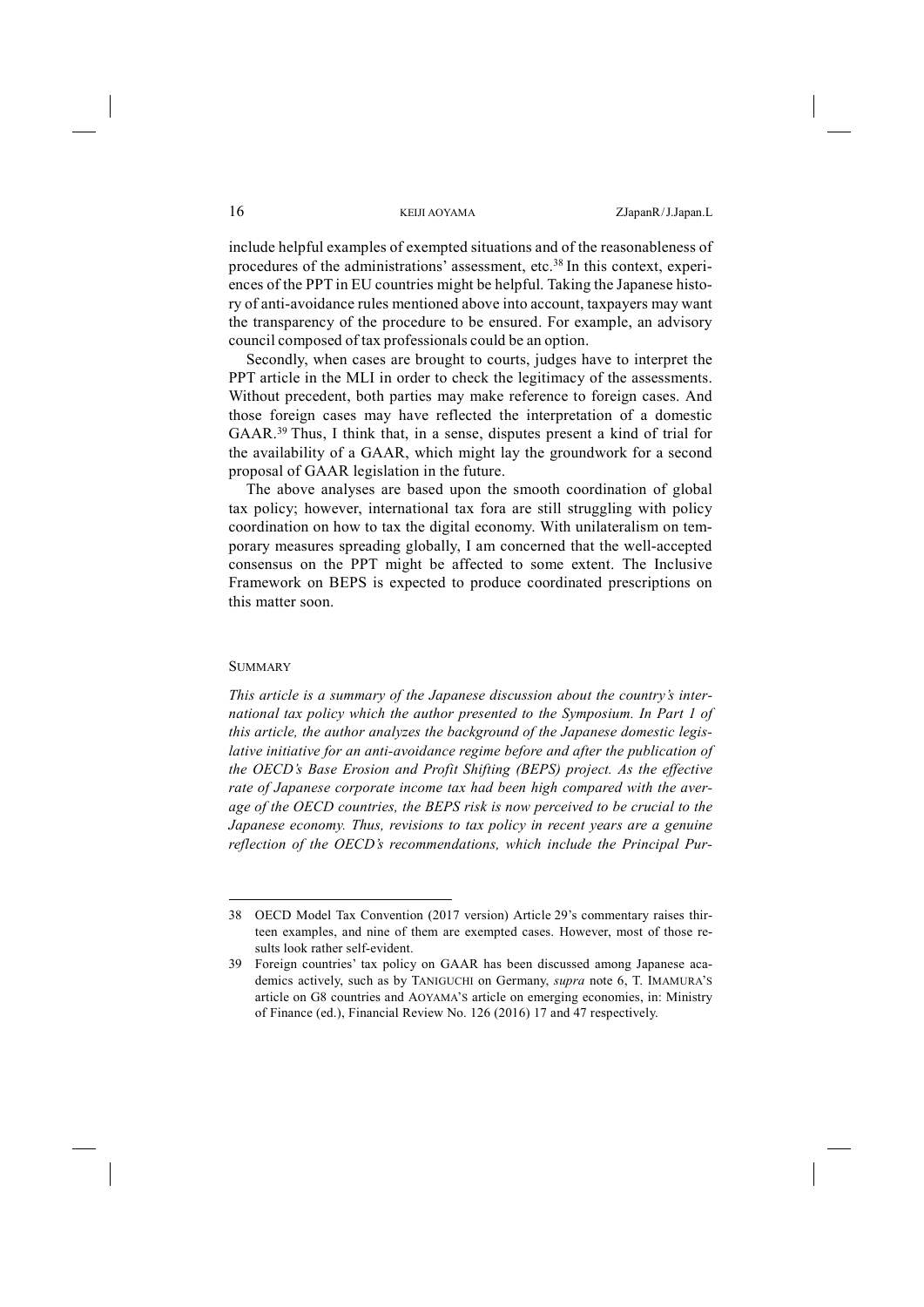*pose Test (PPT)<sup>40</sup> for cases of treaty abuse. However, as the PPT's function in ignoring or restructuring taxpayers' transactions can be assumed to be equivalent to that of a domestic General Anti-Avoidance Rule (GAAR), <sup>41</sup> it may look like a new measure in the Japanese tax law statutes to address abusive tax schemes. Then, in Part 2, the author turns to the legislative and judicial interpretative history of the fight against tax avoidance schemes in Japan, focusing on the statutory Specific Anti-Avoidance Rules (SAARs).* 

*Finally, based upon these analyses, the author addresses some issues which are relevant to the implementation of BEPS recommendations, mainly concerning the PPT, and concludes with comments on the possibility of introducing a domestic GAAR in the future.* 

#### ZUSAMMENFASSUNG

-

*Der vorliegende Beitrag fasst die japanische Diskussion über die internationale Steuerpolitik des Landes zusammen, die der Verfasser auf dem Symposium vorgestellt hat. Der erste Teil des Beitrags befasst sich mit dem Hintergrund der japanischen Gesetzesinitiative für eine Regelung zur Bekämpfung von Steuerumgehung sowohl vor als auch nach der Veröffentlichung des Base Erosion and Profit Shifting (BEPS)-Projekts der OECD. Da der effektive Satz der japanischen Körperschaftsteuer im Vergleich zum Durchschnitt der OECD-Länder bislang hoch war, wird das BEPS-Risiko inzwischen als äußerst wichtig für die japanische Wirtschaft eingestuft. So spiegeln die Änderungen der japanischen Steuerpolitik in den letzten Jahren die Empfehlungen der OECD wider, die eine Regelung zur Prüfung des Hauptzwecks (Principal Purpose Test, PPT) für die Fälle eines Missbrauchs der internationalen Abkommen vorsehen. Da man davon ausgehen kann, dass die Funktion des PPT, missbräuchliche Gestaltungen der Steuerschuldner zu ignorieren oder umzustrukturieren, derjenigen einer inländischen allgemeinen Vorschrift zur Verhinderung von missbräuchlichen Gestaltungen (GAAR) entspricht, kann man die PPT-Regelung als eine neue Maßnahme der japanischen Steuergesetzgebung qualifizieren, die auf missbräuchliche Praktiken zur Steuerumgehung zielt.* 

*Der zweite Teil des Beitrags beschäftigt sich mit der gesetzgeberischen und gerichtlichen Auslegungsgeschichte des Kampfes gegen Steuerumgehung in* 

<sup>40</sup> The PPT was incorporated into the Multilateral Instrument (MLI) which Japan signed in 2017, for which it deposited the instrument of acceptance in 2018, and which will enter into force in 2019.

<sup>41</sup> In this article, an anti-avoidance provision through which the legislature delegates a broad power to tax authorities to deny or prohibit tax avoidance is referred to as a GAAR.